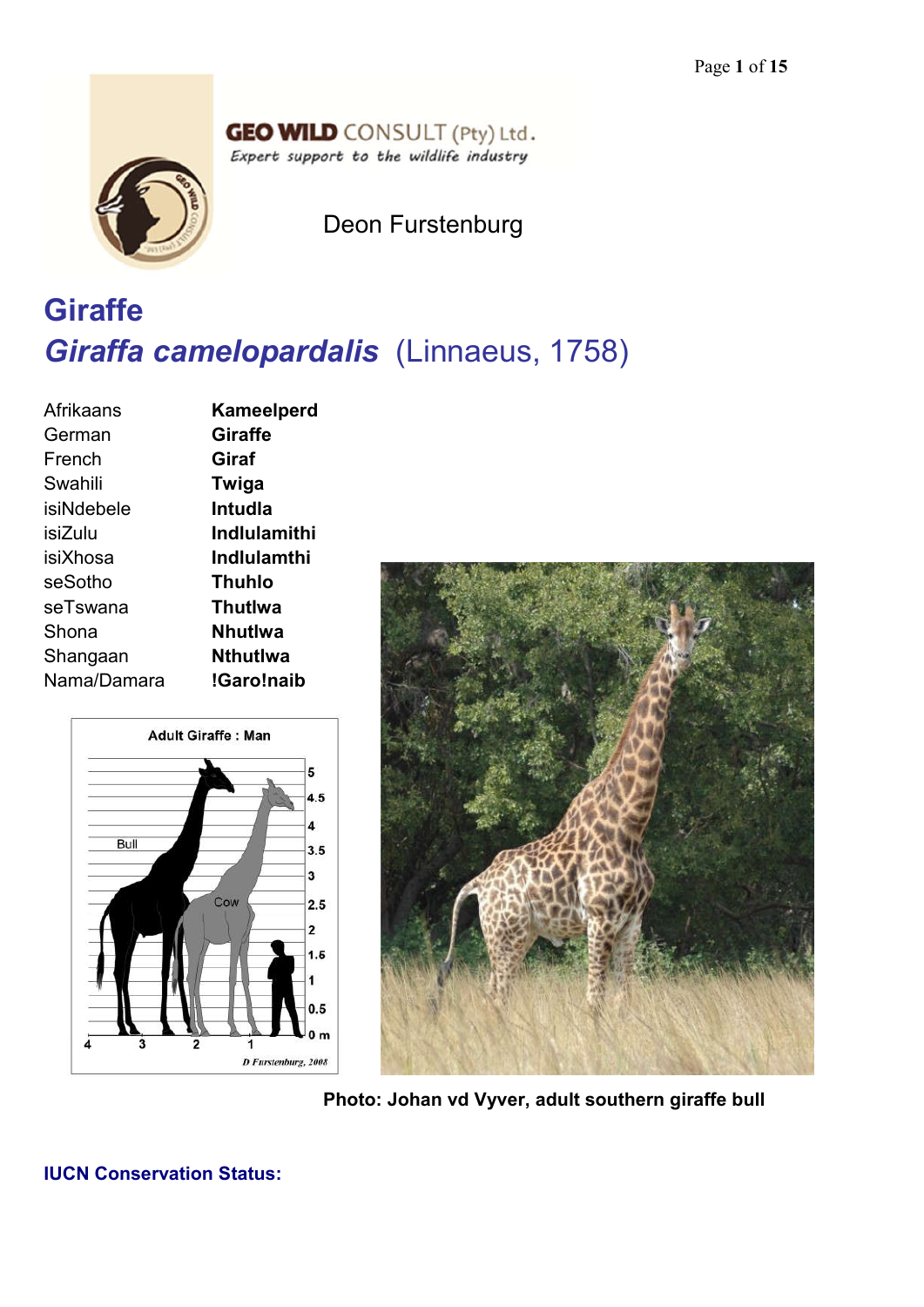Lower Risk, conservation dependent (LR/cd).

**T**he majestic grace of the giraffe, the tallest animal on Earth, makes it one of the animals most appreciated by tourists. This megavore has a head height exceeding five metres, three antlers, three blood systems and split hooves. The name giraffe is derived from the Arab word "xirapha" meaning "fast walking". The species name refers to "*camelo*" after the appearance of the sub-Saharan camel *Camelus bactrianus* and "*pardalis*" the rosette skin pattern of the leopard *Panthera pardus*. The Afrikaans name encompasses both the appearance of the camel and the action of a galloping horse.

| <b>Taxonomy</b> | Kingdom:     | <b>ANIMALIA</b>        |
|-----------------|--------------|------------------------|
|                 | Phylum:      | <b>CORDATA</b>         |
|                 | Class:       | <b>MAMMALIA</b>        |
|                 | Supercohort: | <b>LAURASIATHERIA</b>  |
|                 | Cohort:      | <b>FERUNGULATA</b>     |
|                 | Superorder:  | <b>CETARTIODACTYLA</b> |
|                 | Order:       | <b>RUMINANTIA</b>      |
|                 | Suborder:    | <b>PECORA</b>          |
|                 | Superfamily: | Giraffoidea            |
|                 | Family:      | Giraffidae             |
|                 | Genus:       | Giraffa                |
|                 | Species:     | camelopardalis         |

Fossilized remains show that the modern giraffe originated in north-eastern Africa in the Miocene 10 million years BP, from the larger pre-ancestor *Samotherium africanum* followed by *Bohlinia* sp. From here it dispersed into southern Eurasia during the Pliocene seven million years BP. The African lineage comprised five spcies, *Giraffa gracilis*, *G. pygmaea*, *G. stillei*, *G. jumae* and *G. camelopardalis*.

The giraffe has split hooves which places it in the order of the Cetartiodactyla. There are only two related, living genera in this family each with one species, namely the giraffe *Giraffa camelopardalis* and the okapi *Okapia johnstoni* of Zaïre*.*

There is no sub-speciation in the okapi but the giraffe has nine subspecies, each with a unique colour pattern

- *Giraffa camelopardalis giraffa* the southern giraffe of Zimbabwe, Mozambique and eastern Botswana
- *G.c. angolensis* the Angolan giraffe of Botswana, Namibia and Angola
- *G.c. thornicrofti* Thornicroft's giraffe of the Luangwa Valley in northern Zambia
- *G.c. tippelskirchildi* the Masai giraffe of Tanzania and southern Kenya
- *G.c. rothschildi* Rothschild's giraffe of Uganda and western Kenya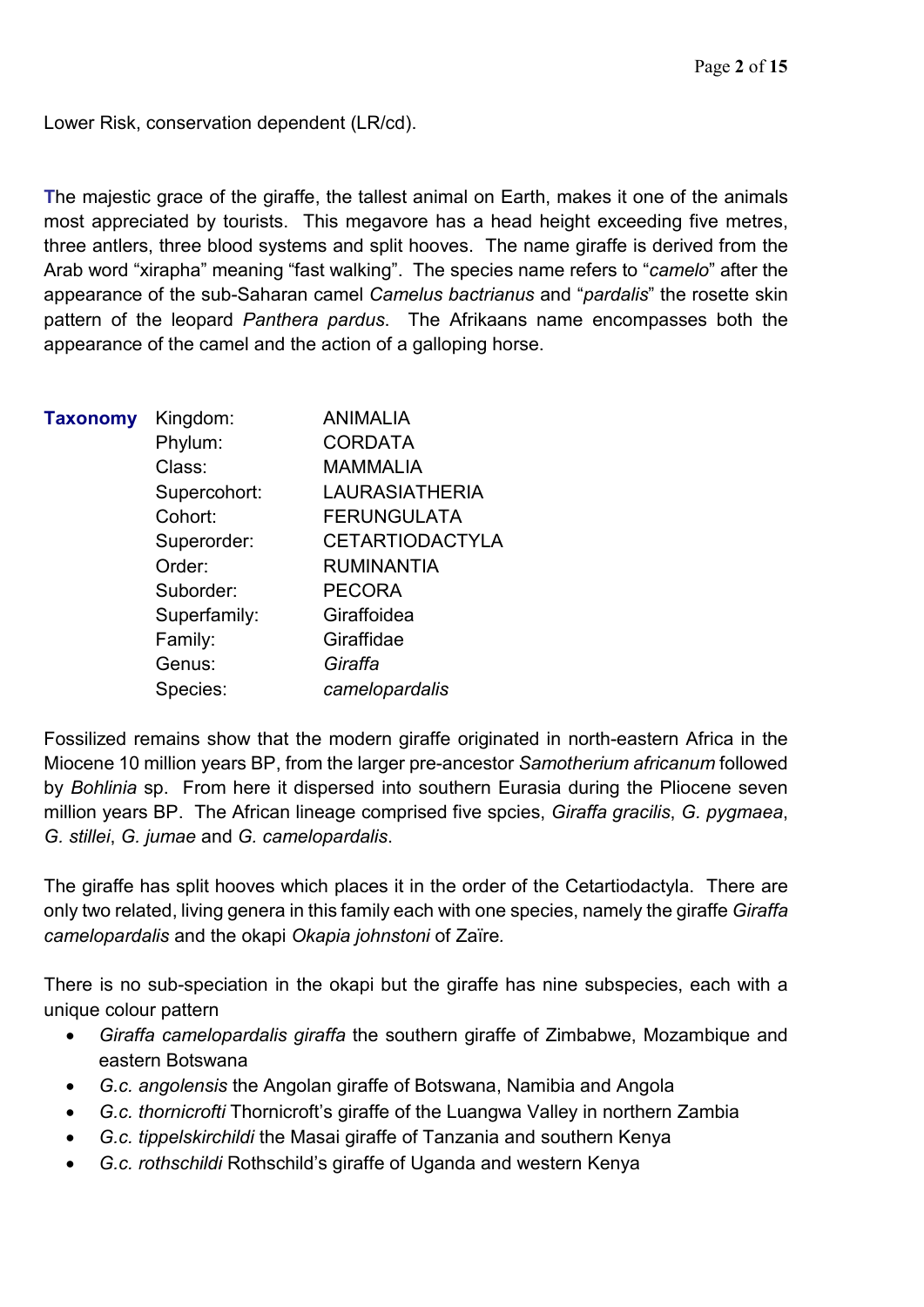- *G.c. reticulata* the reticulated giraffe of Kenya, southern Ethiopia and eastern Uganda
- *G.c. antiquorum* the kordofan giraffe of Sudan
- *G.c. peralta* the West African giraffe found in an area stretching from Mali to Niger, the Central African Republic, southern Chad and southern Sudan
- *G.c. camelopardalis* the Nubian giraffe from eastern Sudan and Eritrea

The South African giraffe is a hybrid of *G.c. giraffa* and *G.c. angolensis*.

# **Distribution**

Historically, giraffe were found in Morocco and in the savannah and woodland biomes of an area stretching between the Sahel and the course of the Orange River, excluding the tropical rain forests of central and western Africa. Ancient Khoi rock art of giraffe found at Graaff-Reinet and Queenstown in the Eastern Cape caused a controversy, as previous evidence indicated that the distribution of giraffe ended further north in KwaZulu-Natal, in an area just south of the Tugela River basin.

Past rinderpest outbreaks have caused the giraffe's former distribution to shrink by more than a half. More recently, giraffe have been re-introduced to its former habitat, as well as being established in parks and private lands across most habitats of the southern African sub-continent south of the Zambezi River. However, free roaming giraffe are still found in the remote areas of the Kalahari and in the Kaokoveld desert of Namibia. At present, parks in central East Africa are home to 65% of the extant giraffe population.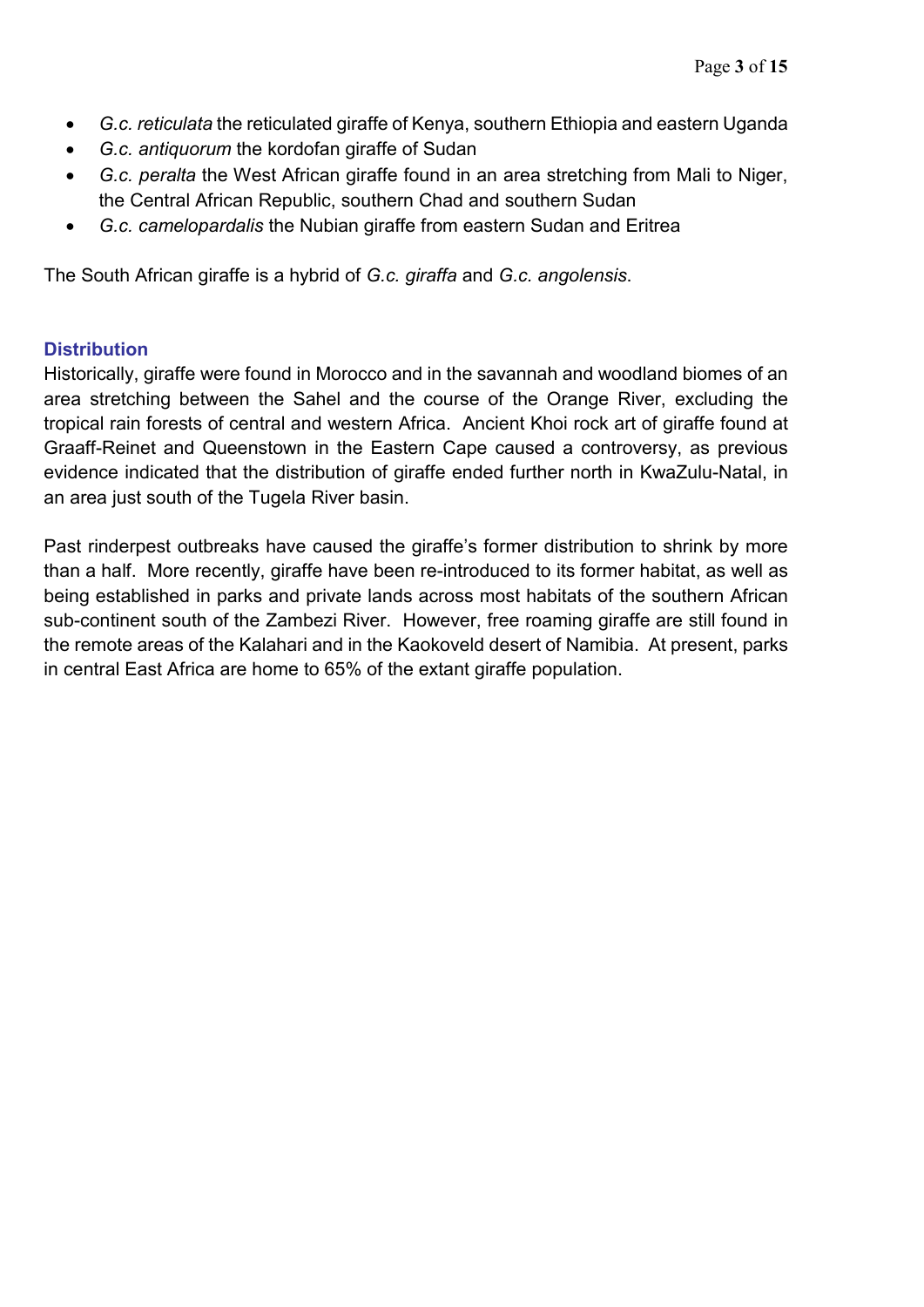

# **Description**

Adult bulls reach a maximum height of 5.5 m, with a record of 5.88 m and an average body mass of 1 400 kg with a maximum 1 930 kg. Adult cows reach a height of 4.8 m and have an average mass of 970 kg and a maximum 1 180 kg. The shoulder height varies from 2.4- 3.5 m in adult bulls and from 2.1-3.0 m in cows. The adult body size is reached at an age of 5-7 years. The first molar teeth appear at three years and the canines at six. A very long tongue of 45 cm is an adaptation for its specialised browsing behaviour. Very old bulls become smelly due to a musk secretion that gives the meat a bad taste.

At 16 mm the giraffe has the thickest skin of all living land animals, the next being the elephant and hippo at 9 mm. Skin colour changes with age from a light yellow-brown at birth, to a cinnamon brown at adulthood and then to either a dark cinnamon brown, a faded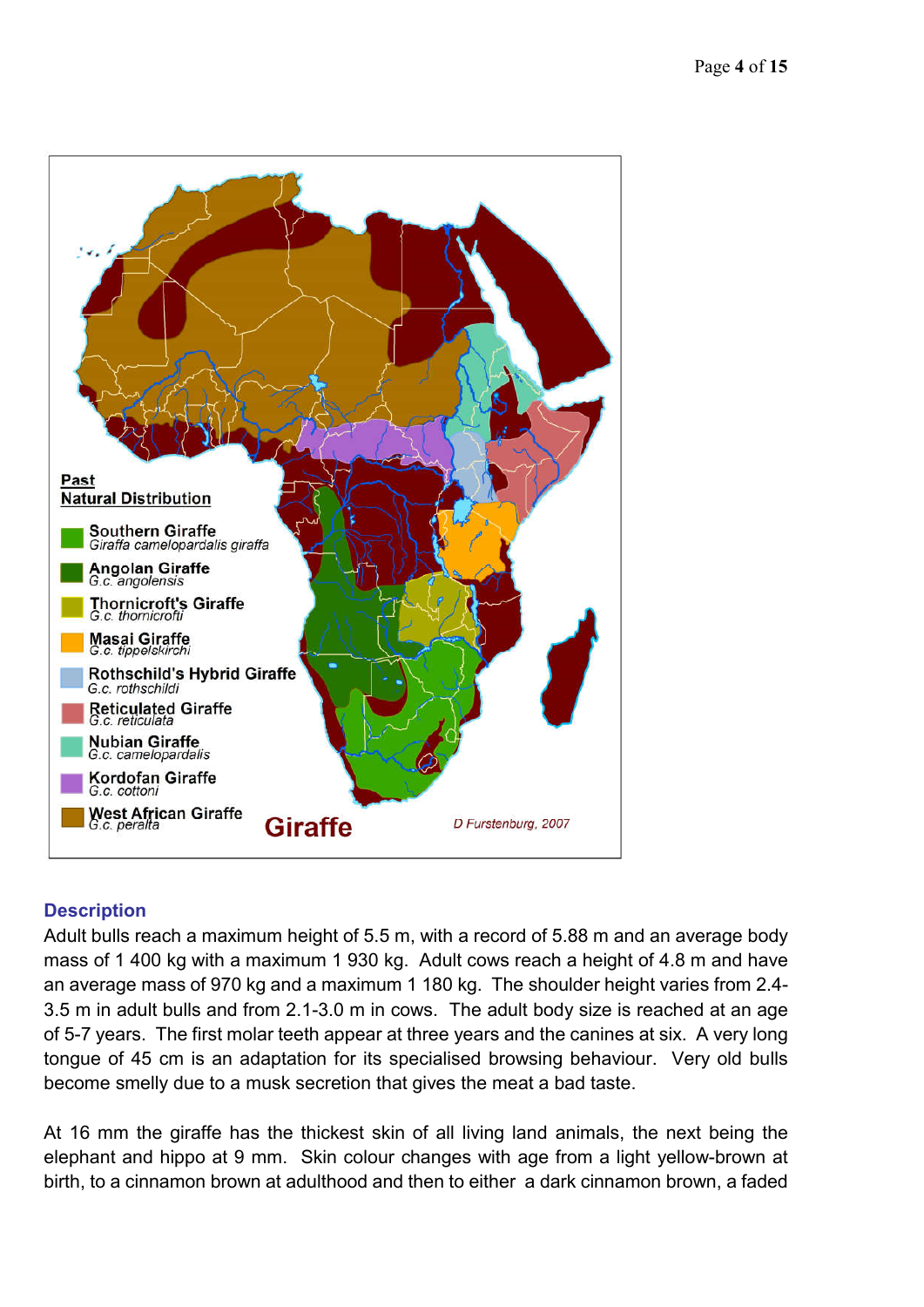creamy yellow-brown or dark black-brown at post-maturity. Subspecies are identified by regional differences in the pattern and colour of the mosaic blocks.

The immense difference in height between the feet and head of giraffe requires a major blood system adaptation. The heart, pumping at 120/80 mm Hg, cannot cope with the excessive pressure required to push the blood from 1.7 m above the ground to a head height of 4.8-5.5 m. In order to pump blood up to the head, the neck artery *artery jugularis* is muscular and functions autonomically contracting and increasing the blood pressure to 260/160 mm Hg. As the small capillaries in the brain cannot tolerate this increased pressure, a network of intermediate arteries known as a *reté mirabilia* exists at the base of the head. This reduces the high neck pressure to normal before the blood enters the brain. This pressure exchange prevents black-outs when giraffe lower their heads to drink and then pull fully upright when sensing danger. The phenomenon has been studied intensively by NASA, in search of solutions to counteract the anti-gravity experienced by astronauts when entering space. During capture and immobilization operations, extreme caution must be taken to prevent handling a giraffe's head below a height of 0.5 m above its body level. This prevents the neck blood pressure from bursting the *reté mirabilia* and stops blood being forced into the brain.







Kordofan giraffe **Western giraffe** Nubian giraffe





Masai giraffe **Rothschild's giraffe** Reticulated giraffe





Southern giraffe **Angolan giraffe** Thornicroft's giraffe





# **Spoor**

The hooves are cloven. The front spoor of 20x14 cm supports the enormous mass of the adult neck and is larger than the hind spoor of 17x12 cm. The hooves are similar to those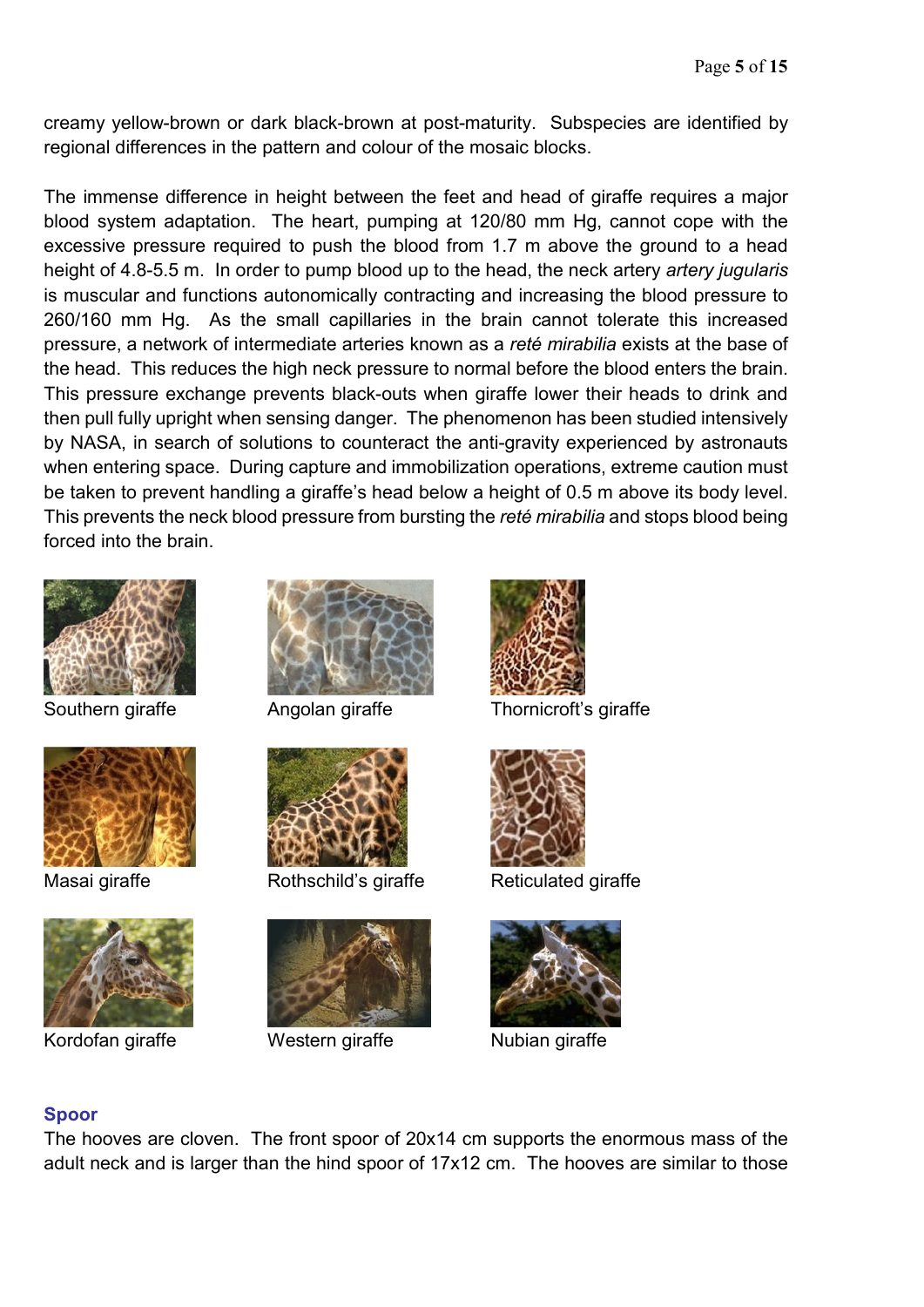of the eland *Tragelaphus oryx* and the buffalo *Syncerus caffer* with blunt, rounded tips and a slightly narrower front than back.



# **Information table**

| <b>Giraffe information table</b> |        |              |                 |  |
|----------------------------------|--------|--------------|-----------------|--|
| <b>Characteristic</b>            |        | <b>Bull</b>  | <b>Cow</b>      |  |
| Adult body weight                | kg     | $970 - 1400$ | $700 - 970$     |  |
| Adult head height                | m      | $4,7-5,5$    | $4,2-4,8$       |  |
| Adult shoulder height            | cm     | $240 - 350$  | $210 - 300$     |  |
| Sexual maturity age              | years  | $3 - 3,5$    | $3,5 - 4$       |  |
| Social maturity age (1st mating) | years  | 8            | $4 - 5$         |  |
| Gestation period                 | months |              | 15              |  |
| 1st Calf born at age             | years  |              | $5,3 - 6,3$     |  |
| Calving interval                 | months |              | $18 - 20$       |  |
| Rutting season                   |        | Year round   |                 |  |
| Calving season                   |        |              | Year round      |  |
|                                  |        |              | (60% Mar - Jul) |  |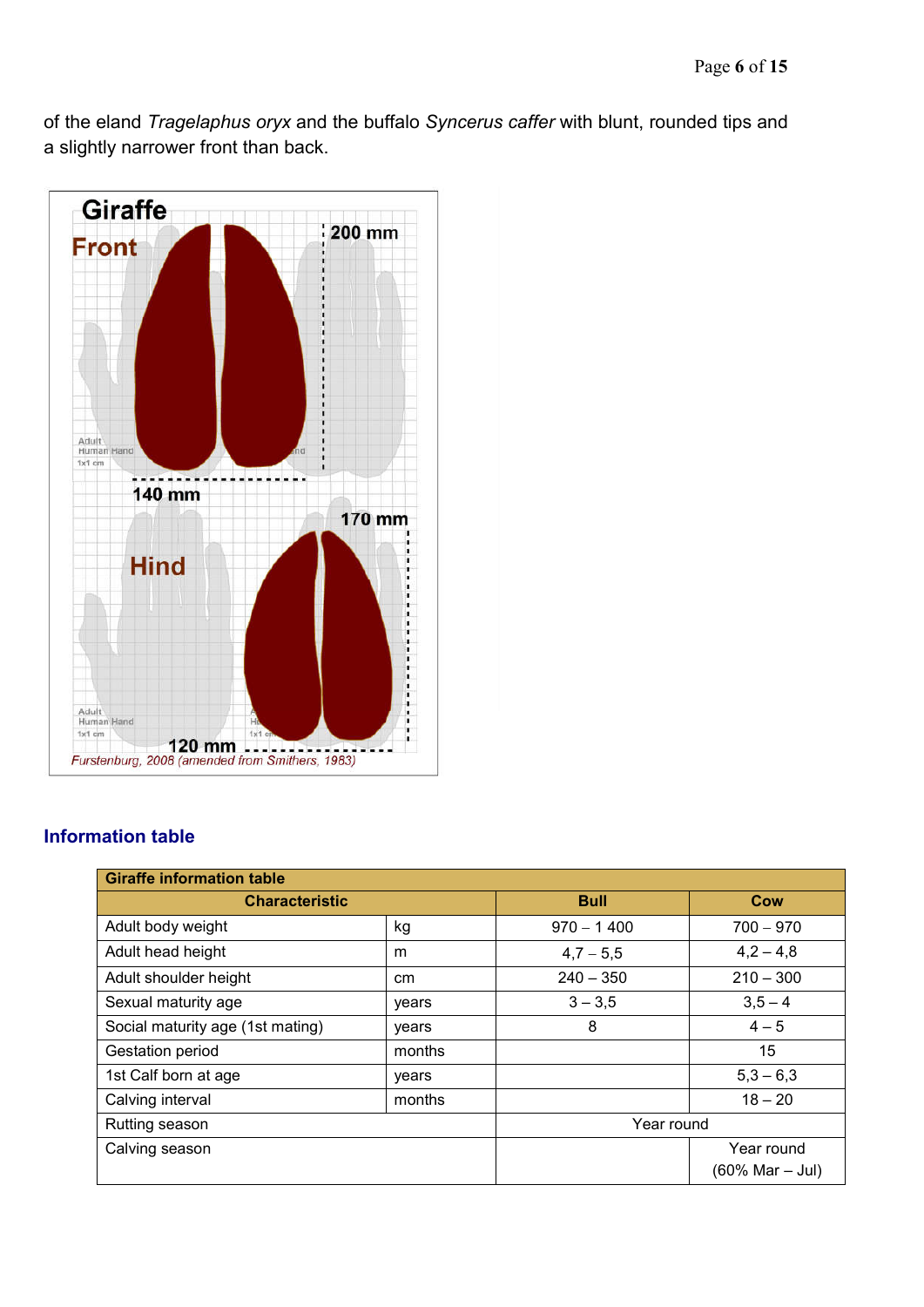| Weaning age                                  | days                              | $240 - 300$             |                         |
|----------------------------------------------|-----------------------------------|-------------------------|-------------------------|
| Gender ratio: entire population (natural)    |                                   | 1,2                     | 1                       |
| Gender ratio: entire population (production) |                                   | 1                       | 4                       |
| Mating ratio: adults (natural)               |                                   | 1                       | $2 - 4$                 |
| Mating ratio: adults (production)            |                                   | 1                       | $5 - 6$                 |
| Calf birth ratio                             |                                   | 1,5                     | 1                       |
| Maximum lifespan                             | years                             | $25 - 28$               | $22 - 25$               |
| Home range                                   | ha                                | $3000 - 16000$          | $2000 - 7000$           |
| Territory range                              | ha                                | None                    | None                    |
| Large stock grazing unit (adult)             | LSU                               | 1,6 per animal          | 1,3 per animal          |
|                                              |                                   | $(1\% \text{ of diet})$ | $(1\% \text{ of diet})$ |
| Browsing unit (adult)                        | <b>BU</b>                         | 4,1 per animal          | 3,8 per animal          |
|                                              |                                   | (99% of diet)           | (99% of diet)           |
| Maximum stocking load                        | 80 ha per animal (at 400 mm rain) |                         |                         |
| Minimum habitat size required                | ha                                | 900                     |                         |
| Annual population growth                     | $7 - 16\%$ (mean 12%)             |                         |                         |

# **Trophy**

Official registries do not class giraffe as trophy animals as they lack true keratinous horns. Both males and females have fixed non-seasonal antlers of fully developed bone growing from the frontal-skull plate that are covered with epidermal skin. The horns occasionally break off during a fierce bull fight but, unlike true antlers, do not grow again. A broken horn often remains attached by the skin and hangs down the side of the head. The horns of bulls are generally thicker and have less hair on the tip than cows. Calves are born with fully developed horns with furry hair plumes at the tip. In bulls, the front part of the frontal skull plate thickens with age to form a third horn-like boss; this phenomenon also occurs in eland bulls.

| <b>Giraffe trophy records</b> |                                    |
|-------------------------------|------------------------------------|
|                               | Rowland Ward (XXVII edition 2006): |
| Not listed as a trophy animal |                                    |
|                               | Safari Club International S.C.I.:  |
| Not listed as a trophy animal |                                    |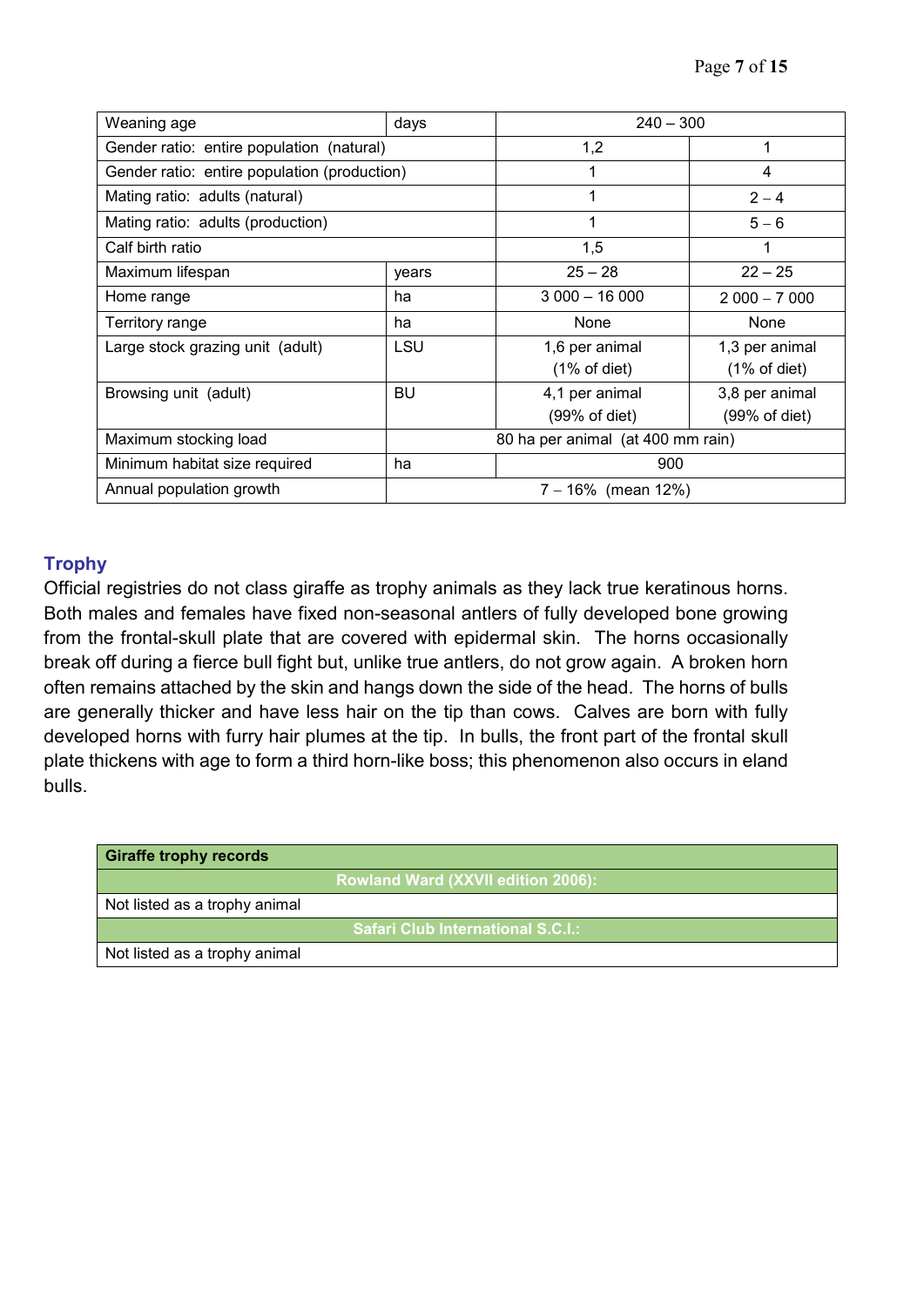

#### **Habitat requirement**

Giraffe inhabit large ranges of dry and semi-arid sub-tropical savannah environments varying from open to closed woodland and dense shrub-thicket. Vegetation communities dominated by *Acacia* trees are preferred but forests are totally avoided. The Kalahari savannah and the rocky deserts of the Richtersveld, Kaokoveld and the Chommas Hochland in Namibia form part of the former distribution of the giraffe.

Giraffe can survive several days without drinking water which allows them to travel long distances in the desert. Short, extremely cold spells with temperatures as low as -9°C can be tolerated but severe mortalities occur if they are prolonged.

Giraffe avoid entering water and will not cross rivers. As a result rivers with permanent water tables act as natural barriers to giraffe movement and their distribution.

#### **Behaviour**

When alarmed, giraffe seldom run far but rather move quietly away from the source of danger. They are inquisitive and will only move away for a short distance before stopping to look behind, often returning to investigate the nature of the threat. They can outrun a man riding a horse for up to seven kilometres at a sustained speed of 56 km/hour. When defending her calf, a cow takes a wide-legged stance over it and attacks, stabbing with the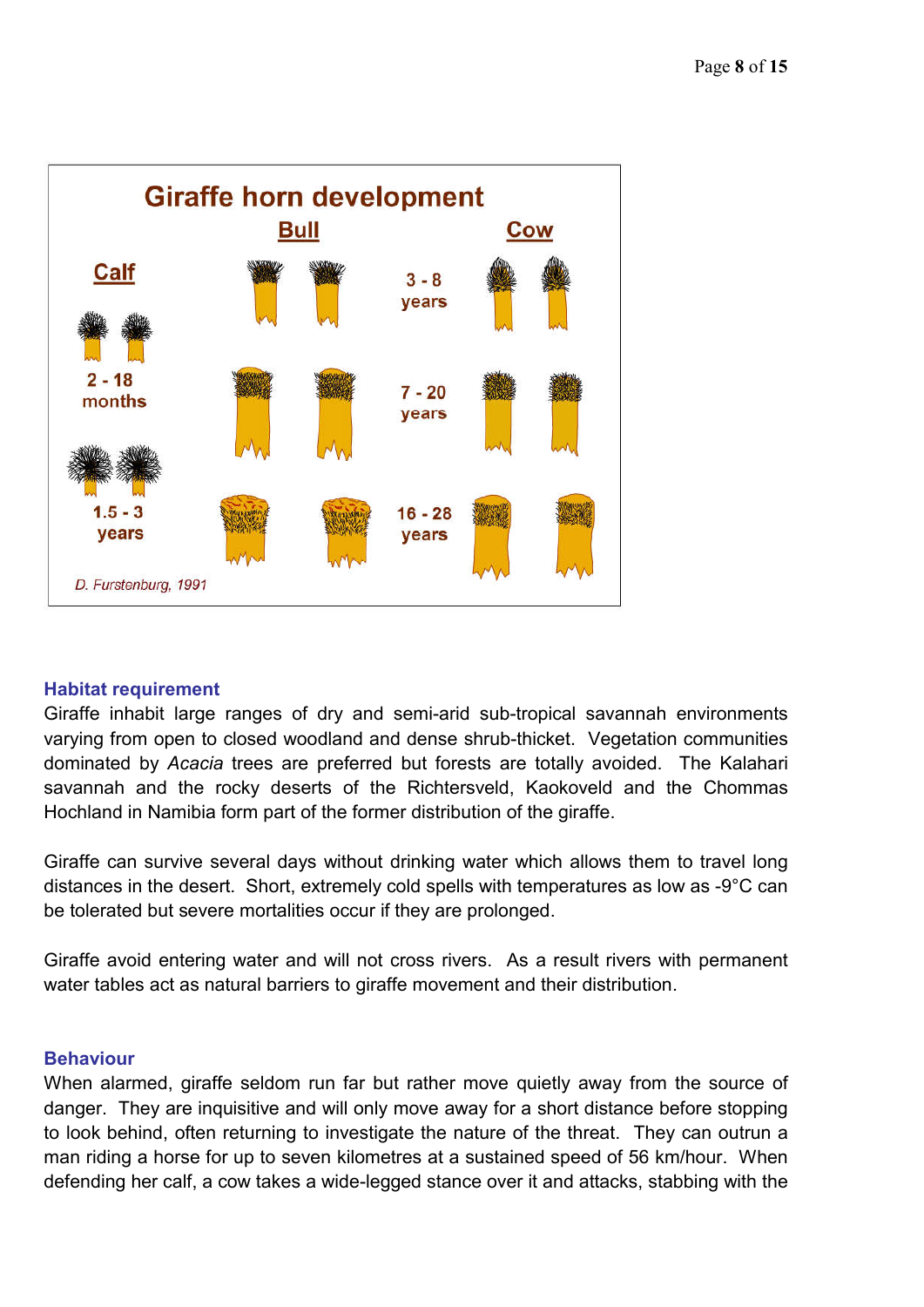front hooves with a ferocity that can kill an adult lion. If they feel insecure, giraffe will give a series of soft snorts.

Most activity takes place during daylight hours, early evening and moonlit nights. Giraffe have an average roaming distance of 3-6 km/24 hour cycle in savannah bushveld, and up to 23 km in a desert environment. They take short naps of 10-20 minutes, lying flat on their bellies with legs folded underneath and the neck and head held up straight.

On cold winter nights giraffe climb the catenae to warmer altitudes moving away from water courses and frosty marshland plains areas. In conditions of extreme cold such as in snow falls, giraffe leave the area and can break through several fences in the attempt. Smoke from burns and veld fires evoke a hysterical reaction that causes them to flee for long distances.

#### **Feeding & Nutrition**

Giraffe are exclusive browsers that utilize leaves, young shoots and twigs from a large variety of trees and shrubs. Dicot forbs account for 1.5% of the dietary intake and grass 0.5%. When available, flowers, pods and fruit are preferred and are an important food resource.

During moist growing seasons, feeding is mostly restricted to deciduous tree and shrub species. During early, dry winter months giraffe survive on less palatable evergreen trees and shrubs along the water courses of smaller drainage lines and, at the end of winter, on unpalatable evergreen trees of riverine thicket associated with larger rivers. In dry winter months up to 15% of the total dietary intake consists of hard roughage such as twig material. This decreases to <5% in a moist summer. Overall, 60-70% of the diet consists of 3-5 preferred plant/browse species and the remaining 30-40% of 25-35 other species.

Giraffe are highly selective of plant species but only partly selective of specific plant parts. Thus they are not concentrate feeders such as the duiker *Sylvicapra grimmia*.

The diet is selected to ensure a continued intake of 14-19% dried matter crude protein throughout the year. Mortalities occur when the crude protein concentration of the diet is <12%. Daily giraffe consumption is 8-12 kg dried matter or 20-30 kg wet plant material per sub-adult, 18 kg dried matter or 45 kg wet matter per adult cow and 19 kg dried matter or 48 kg wet matter per adult bull.

Giraffe feed throughout a 24 hr period; 70% in the daytime and 30% at night. The remaining hours are spent ruminating; during the day they ruminate in the shade of trees. The twigs of non-spinescent plants and plants with hooked thorns are taken sideways between the lips. Leaves are stripped from the twigs by rolling the long tongue around the twig and giving a slight sideways jerk of the head. In contrast, twigs of spinescent plants with straight thorns are not stripped but individual leaf clusters are picked by gently closing the lips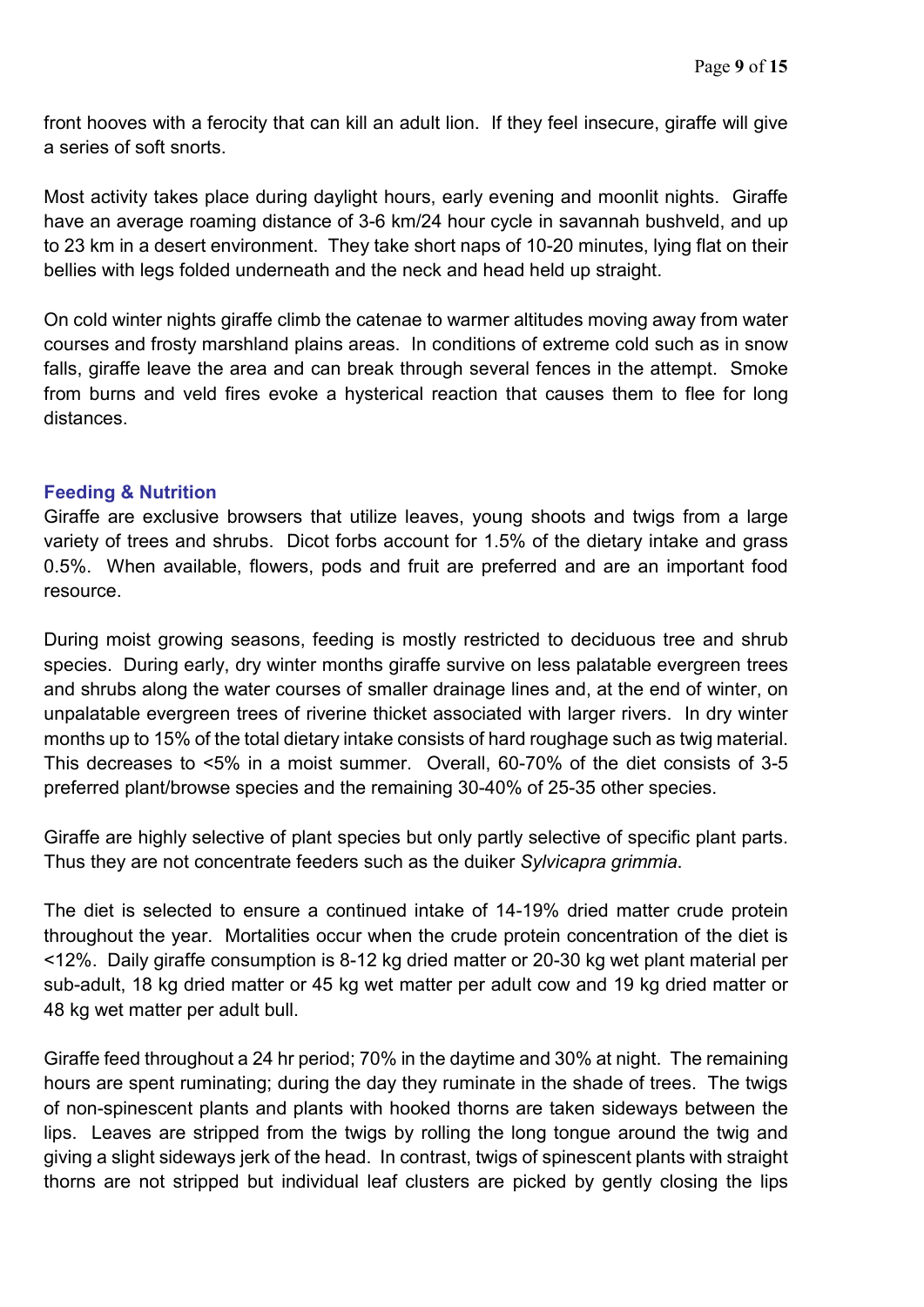between the spines.

They prefer to browse at 1.8-4.8 m, a height at which they have little competition from other browsers. When veld is heavily stocked with giraffe a browse line appears at a height of 5.6 m. Even with a low stocking density of one giraffe per 500 ha suitable habitat, the shape of the canopy of trees is permanently transformed.

Osteophagia is a well known behaviour of giraffe. When the phosphate and/or calcium content of the diet become insufficient, bones and parts of carcasses are chewed and soil and dirt are licked.

Generally the daily water consumption is 47 litres but giraffe can go without water for several days in dry habitats and deserts but become selective in their choice of diet.

#### **Territory & Home range**

Home ranges are large, ranging from 2 000-16 000 ha with considerable overlapping. The home range is not permanent as a giraffe herd will migrate in search of new food resources during an extreme drought. Territorial behaviour does not exist as adult bulls are nomadic and wander between breeding herds.

Aggressive encounters occur between bulls in the vicinity of cows in oestrus. Two opponents take position beside each other with heads facing in the same direction. The heads and necks are pulled far apart and then swung with massive force, hammering the short horns into the flanks of the opponent's body or the head. A knock of this nature can kill an adult eland bull.

Sub-adult bulls tend to display a homosexual, erotic display similar to the fighting of adults but the action lacks force and is a gentle, graceful movement. This behaviour is often mistaken for a fight. Mating behaviour follows a similar pattern to the young bull flirtations.

#### **Social structure**

Cows and sub-adults form breeding herds of 4-25 individuals and, although large herds can occur, they are uncommon. A herd of 239 was recorded in the Serengeti and herds of 48 and 68 in the Kruger National Park. The author also recorded two herds of 64 and 72 in the Kruger National Park between 1984 and 1988, the latter splitting into three independent herds after four days. A herd is defined as a group where all individuals keep in direct eye contact with each other and move at the same pace, in the same direction for a simultaneous purpose such as roaming, drinking or avoiding danger. Herds are not stable and constantly change in size and composition. Giraffe lack a fixed family bonding and individuals are exchanged between adjacent herds during social encounters. Herds do not have a hierarchy of dominance. The sporadic forming of mass herds is only temporary and allows an interchange of individuals and the restructuring of breeding herds.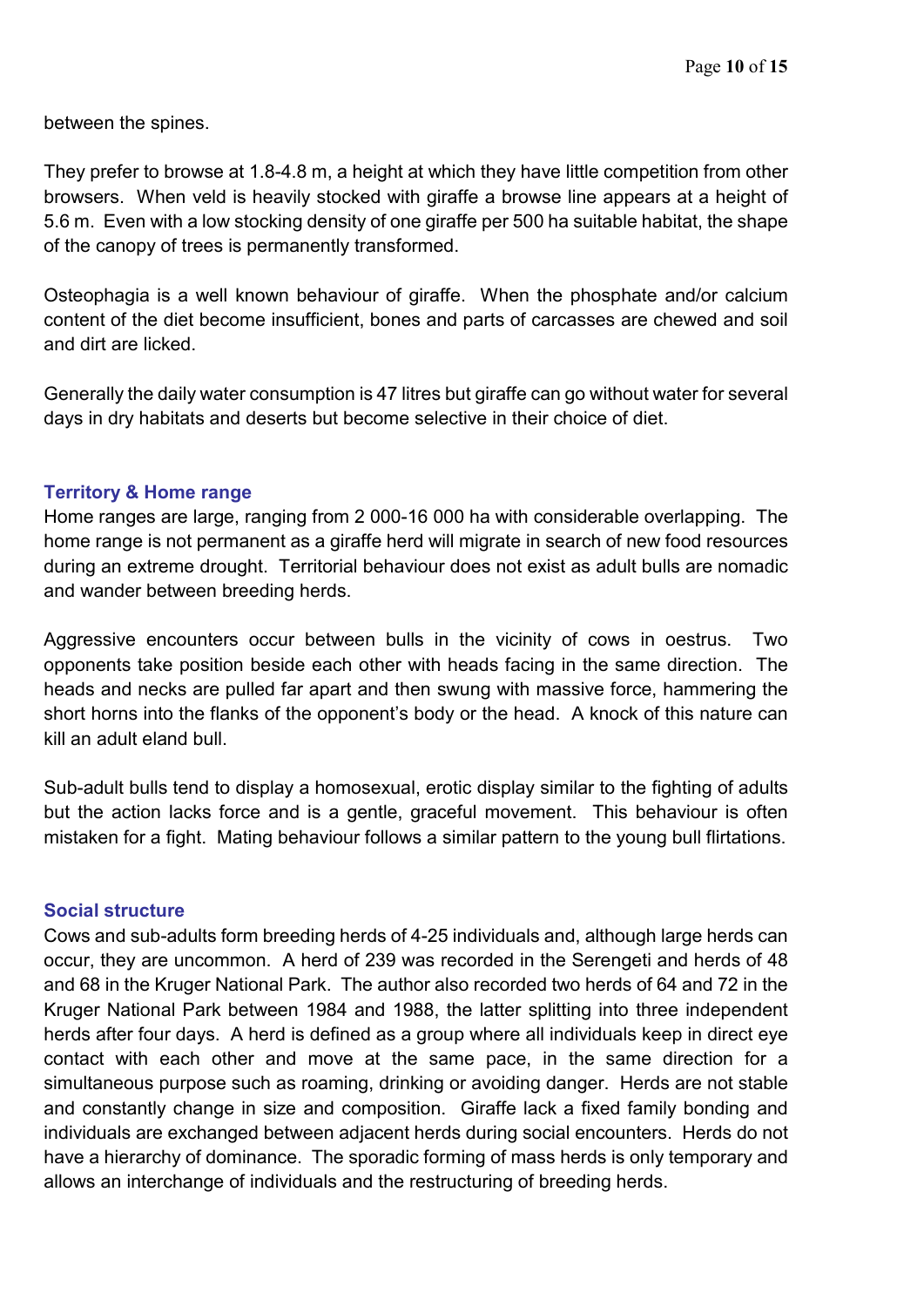Adult bulls are solitary nomads. They associate with different breeding herds for a short duration, mostly for mating and the testing the oestrus of females.

Sub-adult bulls form small bachelor herds of 2-5 individuals until the age of eight when social maturity is reached and they become adult nomads.

### **Reproduction**

Cows become sexually mature at 3.5-4 years and reach the age of first mating almost simultaneously at 4-5 years. Bulls become sexually mature at 3-3.5 years and socially mature at eight years. In common with the kudu *Tragelaphus strepsiceros,* a single calf is born after a gestation of 15 months. Twins occur occasionally; over a period of three years the author recorded two twin births in 370 giraffe observations in the Kruger National Park. Cows have specific calving localities in which they give birth. Females give birth in a standing position which results in the calf falling 1.5 m and rips the umbilical cord off instantly. The calf stands up within five minutes and hides for 4-5 weeks before joining the herd. During the birth and hiding period the cow remains solitary, roaming within an area three kilometres from her offspring and returning frequently to feed it. There is a period of three to five months between the birth and the next mating, giving a sequential calving interval of 18-20 months.

A giraffe calf has a birth mass of 60-90 kg and a head height of 1.5-1.8 m. It begins browsing two weeks after birth.

#### **Production**

The normal giraffe population structure is 55% adults, of which 13-22% are bulls; 23-41% are cows, 38% are sub-adults of both sexes and 7%, calves. The birth ratio of calves is 60% male to 40% female and the calf mortality before 18 months, 55%.

The recommended mating structure for optimal production is one bull of >8 years to 5-6 cows of >4 years. The natural mating ratio of free roaming giraffe however, is one adult bull per 2-4 adult cows. The annual population growth with a natural mating ratio i.e. birth success minus mortality, is 12% at an annual rainfall of 400 mm.

Giraffe can climb over fences up to a height of 1.4 m. They cause severe damage to inner livestock fences by lifting the front legs over the fence and then dragging the hind legs through the wire strains.

Giraffe do not compete with livestock for food resources and may be integrated successfully into livestock systems. Stocking densities vary from one giraffe per 500 ha to one per 60 ha depending on the abundance and density of suitable browse. In the Timbavati nature reserve in the Lowveld of South Africa giraffe mortalities became apparent when a density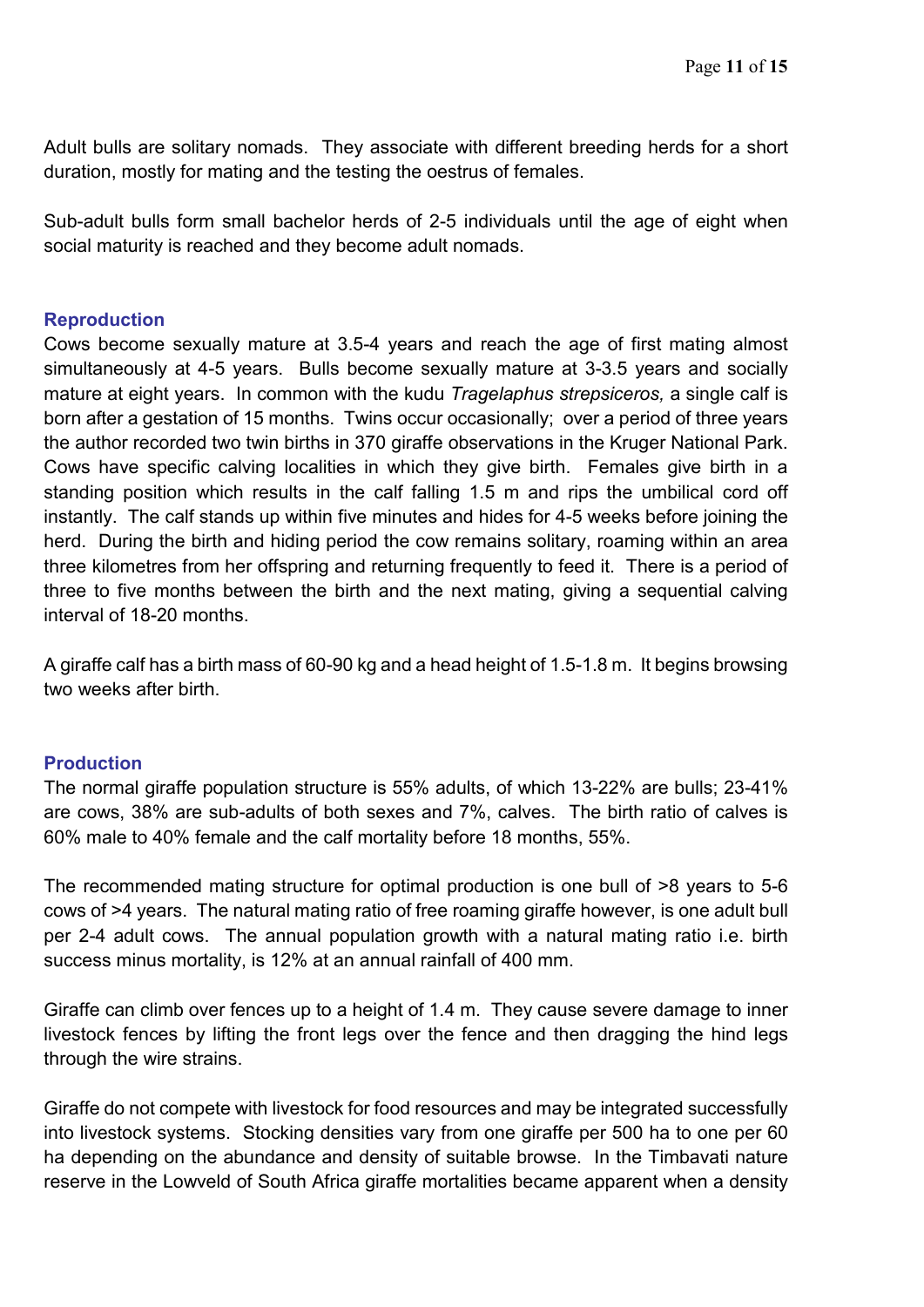of one per 40 ha was reached.

Except for the musky taste of mature bull meat, giraffe meat is generally tender and tasty. Preparation is lengthy as the meat has a coarser grain than that of smaller antelope. The thickness of the hide makes tanning extremely difficult and expensive and the hide must be well skimmed before tanning. Carcasses dress at 55% with an average mass of 770 kg for bulls and 460 kg for cows. The most important value of giraffe lies in its potential for ecotourism.

#### **Disease**

Giraffe are susceptible to anthrax, hartwater and rinderpest. They may be carriers of footand-mouth disease but clinical symptoms are not exhibited. A viral infection causes warts on the skin. Although these are not inherently dangerous they may become infected if pecked or ripped open by redbilled oxpeckers *Buphagus erythrorhynchus*. The body build of a giraffe makes grooming difficult and results in heavy tick infestations. Giraffe brush ticks of their bodies by standing over shrubs and scratching their bellies backwards and forwards on the branches.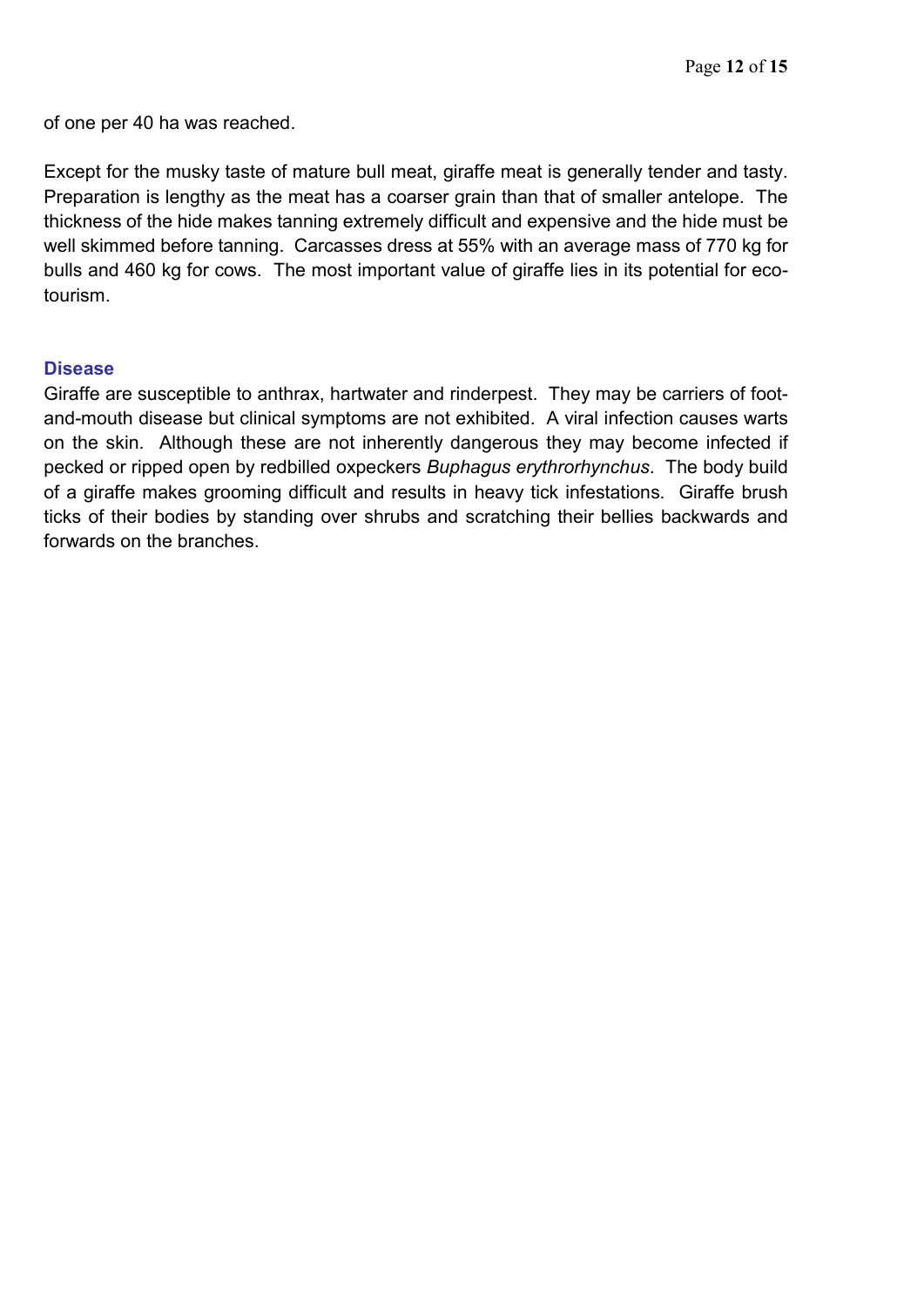

# **Trend in mean annual Giraffe auction prices**

#### **Bibliography**

Dagg, AI, 1959. Food preferences of the giraffe. *Proc. Zool. Soc. Lond.* 135:640-642.

- Dagg, AI & Foster,JB, 1976. *The Giraffe: Its biology, behaviour and ecology.* New York: Van Nostrand Reinhold.
- Du Toit, JT. *Patterns of resource use within the browsing ruminant guild in the central Kruger National Park, SA*. Ph.D. thesis, University of the Witwatersrand.
- Du Plessis, SF, 1969. *The past and present geographical distribution of the Perrisodactyla and Artiodactyla in Southern Africa.* M.Sc. Thesis, University of Pretoria.
- East, R, 1990. Antelopes. Global Survey and Regional Action Plans. Part 3. West and Central Africa. IUCN/SSC Antelope Specialist Group. IUCN, Gland, Switzerland. 171 pp.
- Forster, JB, 1966. The giraffe of Nairobi National Park: home range, sex ratios, the herd, and food. *E. Afr. Wildl. J.* 4:139-148.
- Furstenburg, D, 1991. *Die invloed van tanniene in plante op die voedingsekologie van kameelperde, Giraffa camelopardalis*. M.Sc. thesis, University of Pretoria.
- Furstenburg, D & Van Hoven, W, 1994. Condensed tannin as anti-defoliate agent against browsing by giraffe *Giraffa camelopardalis* in the kruger national Park*. Comp. Biochem. Physiol.* 107A(2):425-431.

Furstenburg, D, 2003. Kameelpard. *Wild & Jag,* 9(7):6-11.

Hall-Martin, AJ, 1974. Food selection by Transvaal lowveld giraffe as determined by analysis of stomach contents. *J. Sth Afr. Wildl. Mgmt. Ass.* 4:191-202.

Hall-Martin, AJ, 1975. *Studies on the biology and productivity of the giraffe*. D.Sc. thesis, University of Pretoria.

- Hall-Martin, AJ, 1976. Dentition and age determination of the giraffe, Giraffa camelopardalis. *J. Zool., Lond.*  180:263-289.
- IEA (Institute of Applied Ecology), 1998. *Giraffa camelopardalis*. In: African Mammals Databank A Databank for the Conservation and Management of the African Mammals, Vol 1 & 2. European Commission Directorate, Bruxelles.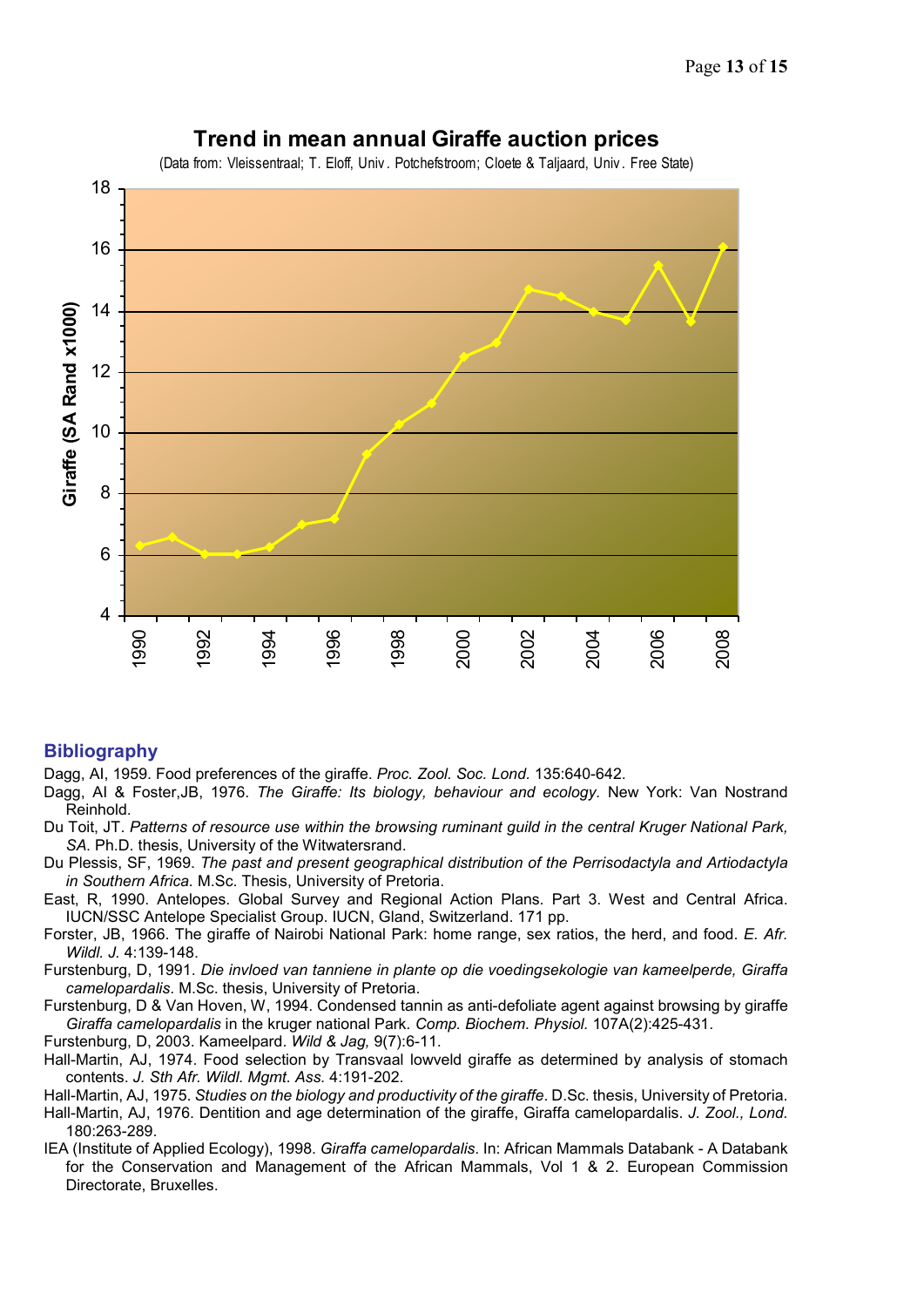IUCN, 2006. IUCN Red List of Threatened Species. Gland, Switzerland. http://www.iucnredlist.org

Kingdon, J, 1982. *East African Mammals, Vol. IIID, Bovids: An atlas of evolution in Africa.* Academic Press, London.

Kingdon, J, 1997. *The Kingdon Field Guide to African Mammals*. Princeton University Press, Princeton

Langman, VA, 1973. Radio-tracking giraffe for ecological studies. *J. Sth Afr. Wildl. Mgmt Ass.* 3:75-78.

Langman, VA, 1977. Cow-calf relationship in giraffe.*Z. Tierpsychol.* 43:264-286.

Langman, VA, 1978. Giraffe pica behaviour and pathology as indicators of nutritional stress. *J. Wildl. Mgmt.* 42:141-147.

Leuthold, BM & Leuthold, W, 1978. Ecology of the giraffe in Tsavo East National Park, Kenya*. E. Afr. Wildl. J.* 16:1-20.

Leuthold, BM & Leuthold, W, 1972. Food habits of giraffe in Tsavo East National Park, Kenya*. E. Afr. Wildl. J.* 10:129-141.

Sauer, JJC, Skinner, JD & Neitz, R, 1982. Seasonal utilization of leaves by giraffes and the relationship of the seasonal utilization to the chemical composition of the leaves. *S. Afr. J. Zool.* 17:210-219.

Skead, CJ, 1987. *Historical Mammal Incidence in the Cape. Vol 1 & 2*, Government Printer, Cape Town.

Skinner, JD, & Chimba CT, 2005. *The Mammals of the Southern African Subregion, 3rd edn*. Cambridge University Press, Cambridge.

Solounias, N & Tang, N, 1990. The two types of cranial appendages in Giraffa camelopardalis. *J. Zool., Lond.* 222:293-302.

Ungulates of the World, 2008. http://www.ultimateungulate.com

Ward, R, 2006. *Rowland Ward's Records of Big Game, 27th edn*. Rowland Ward Publications, Johannesburg Wikipedia Encyclopedia, 2008. Alcelaphinae. http://en.wikipedia.org

Wilson, DE & Reeder, DM. 1993. *Mammal Species of the World, 2nd edn*. Smithsonian Institution Press, Washington.

#### **Gallery**



**Adult cow Adult bull Photo: Deon Furstenburg**